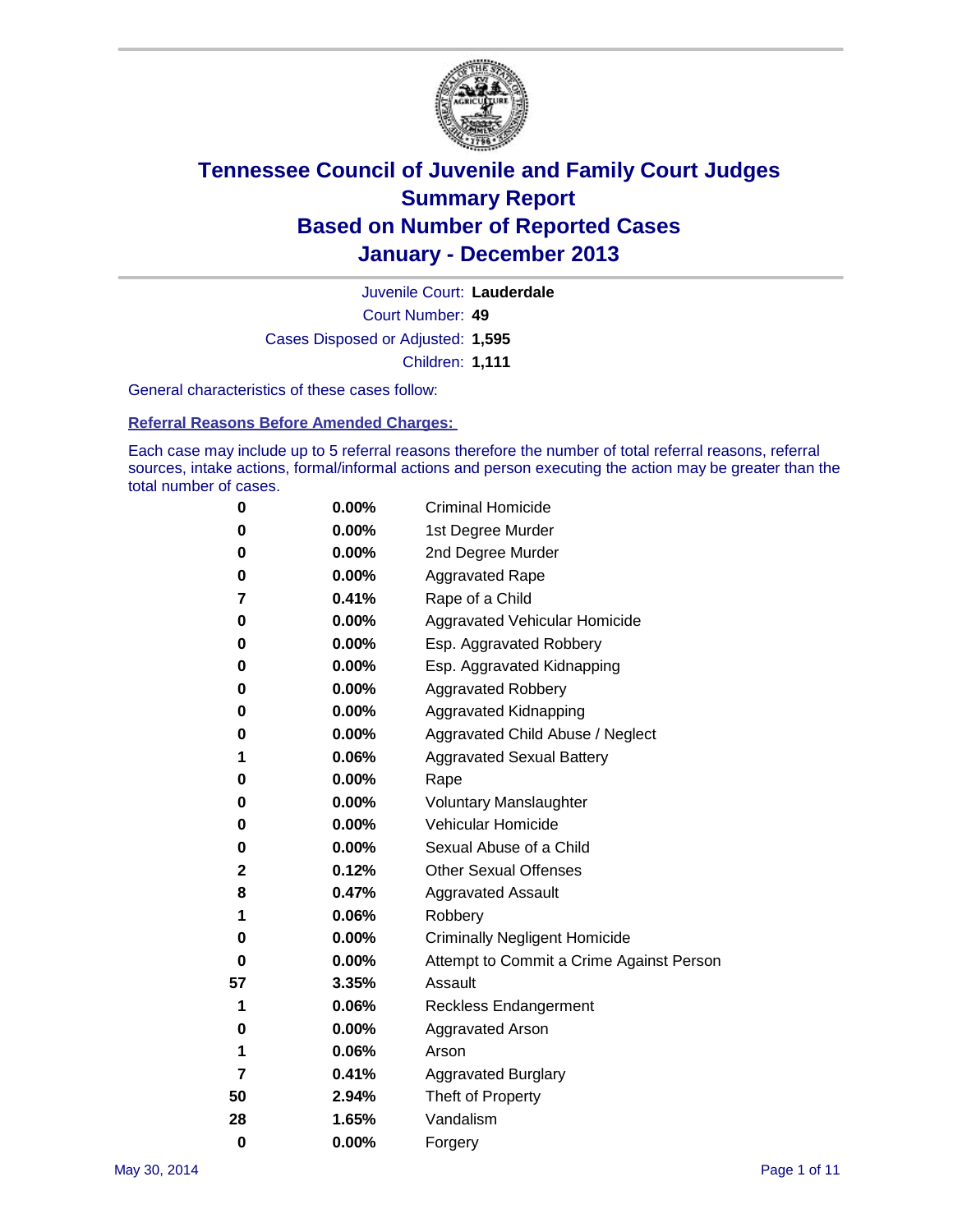

Court Number: **49** Juvenile Court: **Lauderdale** Cases Disposed or Adjusted: **1,595** Children: **1,111**

#### **Referral Reasons Before Amended Charges:**

Each case may include up to 5 referral reasons therefore the number of total referral reasons, referral sources, intake actions, formal/informal actions and person executing the action may be greater than the total number of cases.

| 0                       | 0.00%    | <b>Worthless Checks</b>                                     |
|-------------------------|----------|-------------------------------------------------------------|
| 0                       | 0.00%    | Illegal Possession / Fraudulent Use of Credit / Debit Cards |
| 8                       | 0.47%    | <b>Burglary</b>                                             |
| 0                       | 0.00%    | Unauthorized Use of a Vehicle                               |
| 1                       | 0.06%    | <b>Cruelty to Animals</b>                                   |
| $\bf{0}$                | 0.00%    | Sale of Controlled Substances                               |
| 11                      | 0.65%    | <b>Other Drug Offenses</b>                                  |
| 23                      | 1.35%    | Possession of Controlled Substances                         |
| $\pmb{0}$               | 0.00%    | <b>Criminal Attempt</b>                                     |
| 3                       | 0.18%    | Carrying Weapons on School Property                         |
| $\mathbf 2$             | 0.12%    | Unlawful Carrying / Possession of a Weapon                  |
| 3                       | 0.18%    | <b>Evading Arrest</b>                                       |
| 0                       | 0.00%    | Escape                                                      |
| 0                       | 0.00%    | Driving Under Influence (DUI)                               |
| 3                       | 0.18%    | Possession / Consumption of Alcohol                         |
| 11                      | 0.65%    | Resisting Stop, Frisk, Halt, Arrest or Search               |
| $\mathbf{2}$            | 0.12%    | <b>Aggravated Criminal Trespass</b>                         |
| $\mathbf 2$             | 0.12%    | Harassment                                                  |
| 5                       | 0.29%    | Failure to Appear                                           |
| $\overline{\mathbf{r}}$ | 0.41%    | Filing a False Police Report                                |
| $\mathbf{2}$            | 0.12%    | Criminal Impersonation                                      |
| 45                      | 2.65%    | <b>Disorderly Conduct</b>                                   |
| 15                      | 0.88%    | <b>Criminal Trespass</b>                                    |
| 0                       | 0.00%    | <b>Public Intoxication</b>                                  |
| 0                       | 0.00%    | Gambling                                                    |
| 54                      | 3.18%    | <b>Traffic</b>                                              |
| 0                       | $0.00\%$ | <b>Local Ordinances</b>                                     |
| 0                       | $0.00\%$ | Violation of Wildlife Regulations                           |
| 0                       | $0.00\%$ | Contempt of Court                                           |
| 136                     | 8.00%    | Violation of Probation                                      |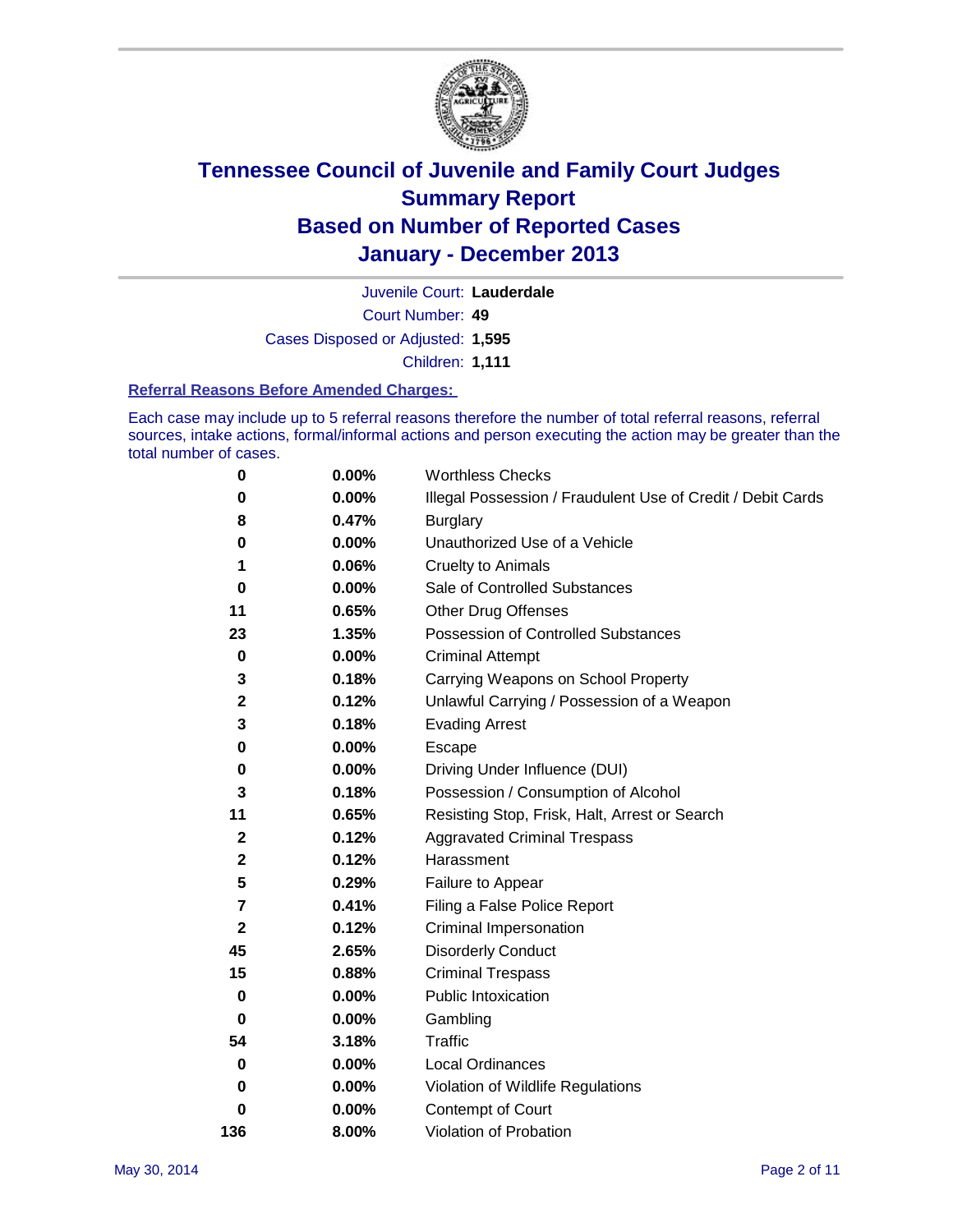

Court Number: **49** Juvenile Court: **Lauderdale** Cases Disposed or Adjusted: **1,595** Children: **1,111**

#### **Referral Reasons Before Amended Charges:**

Each case may include up to 5 referral reasons therefore the number of total referral reasons, referral sources, intake actions, formal/informal actions and person executing the action may be greater than the total number of cases.

| 1,699          | 100.00%                                            | <b>Total Referrals</b>                                                          |
|----------------|----------------------------------------------------|---------------------------------------------------------------------------------|
| 27             | 1.59%                                              | Other                                                                           |
| 0              | 0.00%                                              | <b>Consent to Marry</b>                                                         |
| 0              | 0.00%                                              | <b>Request for Medical Treatment</b>                                            |
| 736            | 43.32%                                             | <b>Child Support</b>                                                            |
| 104            | 6.12%                                              | Paternity / Legitimation                                                        |
| $\bf{0}$       | $0.00\%$                                           | Visitation                                                                      |
| 28             | 1.65%                                              | Custody                                                                         |
| 0              | 0.00%                                              | <b>Foster Care Review</b>                                                       |
| 0              | $0.00\%$                                           | <b>Administrative Review</b>                                                    |
| 0              | $0.00\%$                                           | <b>Judicial Review</b>                                                          |
| 0              | 0.00%                                              | Violation of Informal Adjustment                                                |
| 0              | $0.00\%$                                           | <b>Violation of Pretrial Diversion</b>                                          |
| 0              | $0.00\%$                                           | <b>Termination of Parental Rights</b>                                           |
| 169            | 9.95%                                              | Dependency / Neglect                                                            |
| 0              | 0.00%                                              | <b>Physically Abused Child</b>                                                  |
| 0              | $0.00\%$                                           | Sexually Abused Child                                                           |
| 4              | 0.24%                                              | <b>Violation of Curfew</b>                                                      |
|                | 0.06%                                              | Violation of a Valid Court Order                                                |
| 11             | 0.65%                                              | Possession of Tobacco Products                                                  |
| 0              | $0.00\%$                                           | Out-of-State Runaway                                                            |
|                |                                                    |                                                                                 |
|                |                                                    |                                                                                 |
|                |                                                    |                                                                                 |
| 34<br>72<br>10 | 0.41%<br>$\overline{7}$<br>2.00%<br>4.24%<br>0.59% | Violation of Aftercare<br><b>Unruly Behavior</b><br>Truancy<br>In-State Runaway |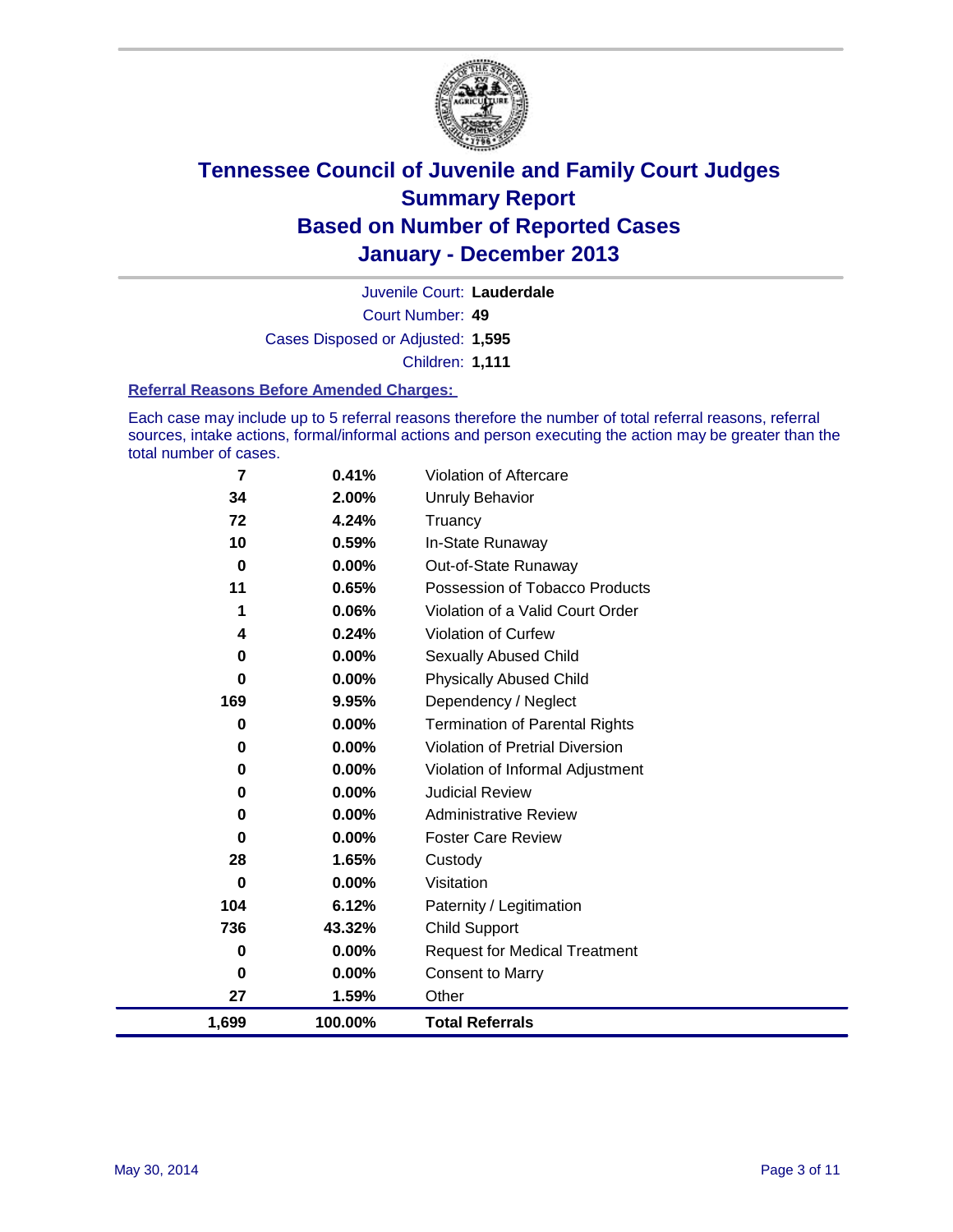

|                  | Juvenile Court: Lauderdale        |                                   |  |  |  |
|------------------|-----------------------------------|-----------------------------------|--|--|--|
| Court Number: 49 |                                   |                                   |  |  |  |
|                  | Cases Disposed or Adjusted: 1,595 |                                   |  |  |  |
|                  |                                   | Children: 1,111                   |  |  |  |
|                  | <b>Referral Sources: 1</b>        |                                   |  |  |  |
| 254              | 14.95%                            | Law Enforcement                   |  |  |  |
| 750              | 44.14%                            | Parents                           |  |  |  |
| 152              | 8.95%                             | Relatives                         |  |  |  |
| $\bf{0}$         | 0.00%                             | Self                              |  |  |  |
| 133              | 7.83%                             | School                            |  |  |  |
| $\bf{0}$         | 0.00%                             | <b>CSA</b>                        |  |  |  |
| 218              | 12.83%                            | <b>DCS</b>                        |  |  |  |
| 0                | 0.00%                             | <b>Other State Department</b>     |  |  |  |
| $\bf{0}$         | 0.00%                             | <b>District Attorney's Office</b> |  |  |  |
| 102              | 6.00%                             | <b>Court Staff</b>                |  |  |  |
| 0                | 0.00%                             | Social Agency                     |  |  |  |
| 3                | 0.18%                             | <b>Other Court</b>                |  |  |  |
| 34               | 2.00%                             | Victim                            |  |  |  |
| 0                | 0.00%                             | Child & Parent                    |  |  |  |
| $\bf{0}$         | 0.00%                             | Hospital                          |  |  |  |
| $\mathbf 0$      | 0.00%                             | Unknown                           |  |  |  |
| 53               | 3.12%                             | Other                             |  |  |  |
| 1,699            | 100.00%                           | <b>Total Referral Sources</b>     |  |  |  |

### **Age of Child at Referral: 2**

| 1,111 | 100.00%  | <b>Total Child Count</b> |  |
|-------|----------|--------------------------|--|
| 0     | $0.00\%$ | <b>Unknown</b>           |  |
| 69    | 6.21%    | Ages 19 and Over         |  |
| 123   | 11.07%   | Ages 17 through 18       |  |
| 159   | 14.31%   | Ages 15 through 16       |  |
| 108   | 9.72%    | Ages 13 through 14       |  |
| 88    | 7.92%    | Ages 11 through 12       |  |
| 564   | 50.77%   | Ages 10 and Under        |  |
|       |          |                          |  |

<sup>1</sup> If different than number of Referral Reasons (1699), verify accuracy of your court's data.

<sup>2</sup> One child could be counted in multiple categories, verify accuracy of your court's data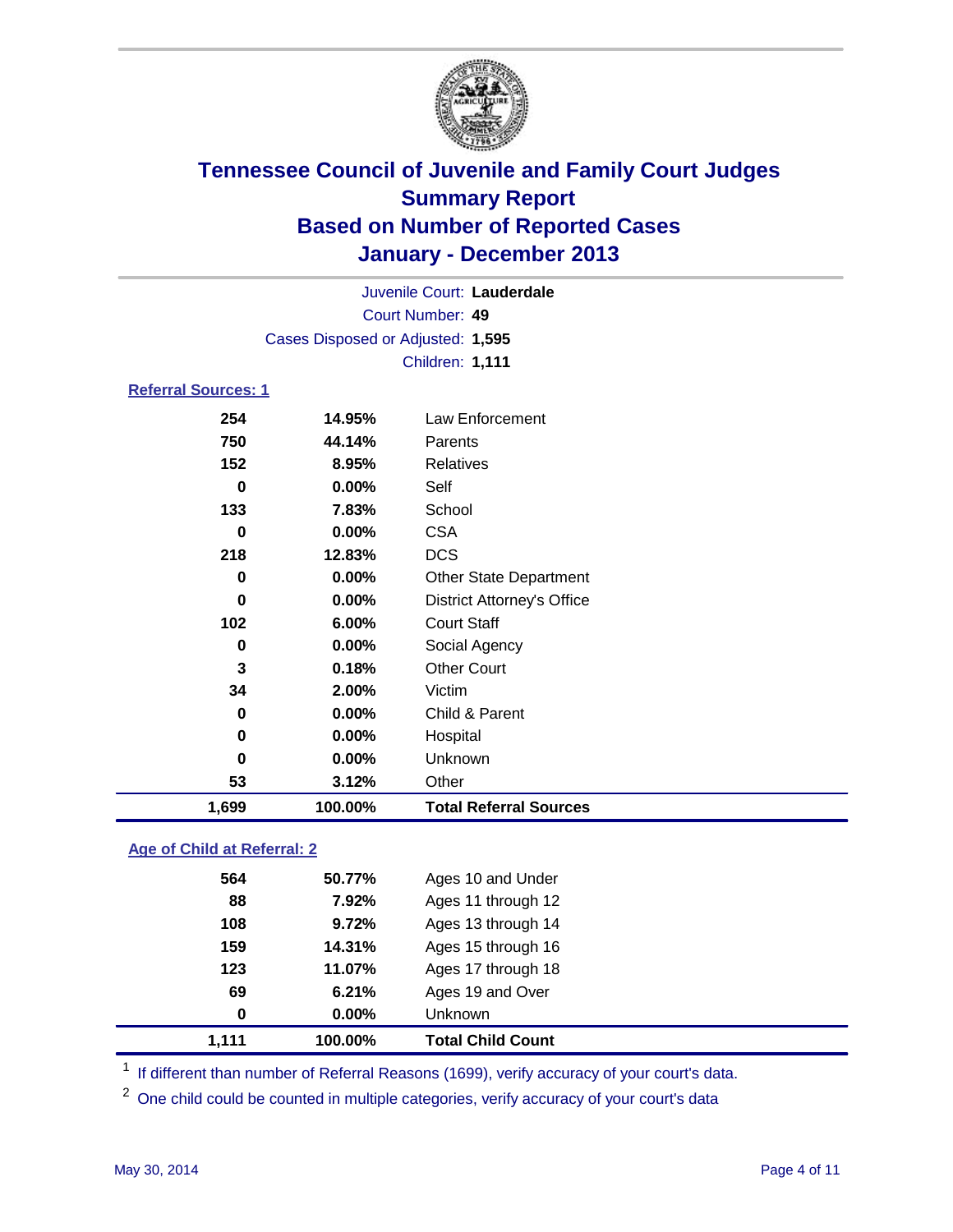

| Juvenile Court: Lauderdale |                                         |                          |  |
|----------------------------|-----------------------------------------|--------------------------|--|
| Court Number: 49           |                                         |                          |  |
|                            | Cases Disposed or Adjusted: 1,595       |                          |  |
|                            |                                         | Children: 1,111          |  |
| Sex of Child: 1            |                                         |                          |  |
| 613                        | 55.18%                                  | Male                     |  |
| 498                        | 44.82%                                  | Female                   |  |
| $\bf{0}$                   | 0.00%                                   | Unknown                  |  |
| 1,111                      | 100.00%                                 | <b>Total Child Count</b> |  |
| Race of Child: 1           |                                         |                          |  |
| 455                        | 40.95%                                  | White                    |  |
| 611                        | 55.00%                                  | African American         |  |
| 9                          | 0.81%                                   | Native American          |  |
| 0                          | 0.00%                                   | Asian                    |  |
| 22                         | 1.98%                                   | Mixed                    |  |
| 14                         | 1.26%                                   | Unknown                  |  |
| 1,111                      | 100.00%                                 | <b>Total Child Count</b> |  |
| <b>Hispanic Origin: 1</b>  |                                         |                          |  |
| 14                         | 1.26%                                   | Yes                      |  |
| 1,095                      | 98.56%                                  | No                       |  |
| $\overline{2}$             | 0.18%                                   | Unknown                  |  |
| 1,111                      | 100.00%                                 | <b>Total Child Count</b> |  |
|                            | <b>School Enrollment of Children: 1</b> |                          |  |
| 706                        | 63.55%                                  | Yes                      |  |
| 405                        | 36.45%                                  | <b>No</b>                |  |
| $\mathbf 0$                | 0.00%                                   | Unknown                  |  |
| 1,111                      | 100.00%                                 | <b>Total Child Count</b> |  |

 $1$  One child could be counted in multiple categories, verify accuracy of your court's data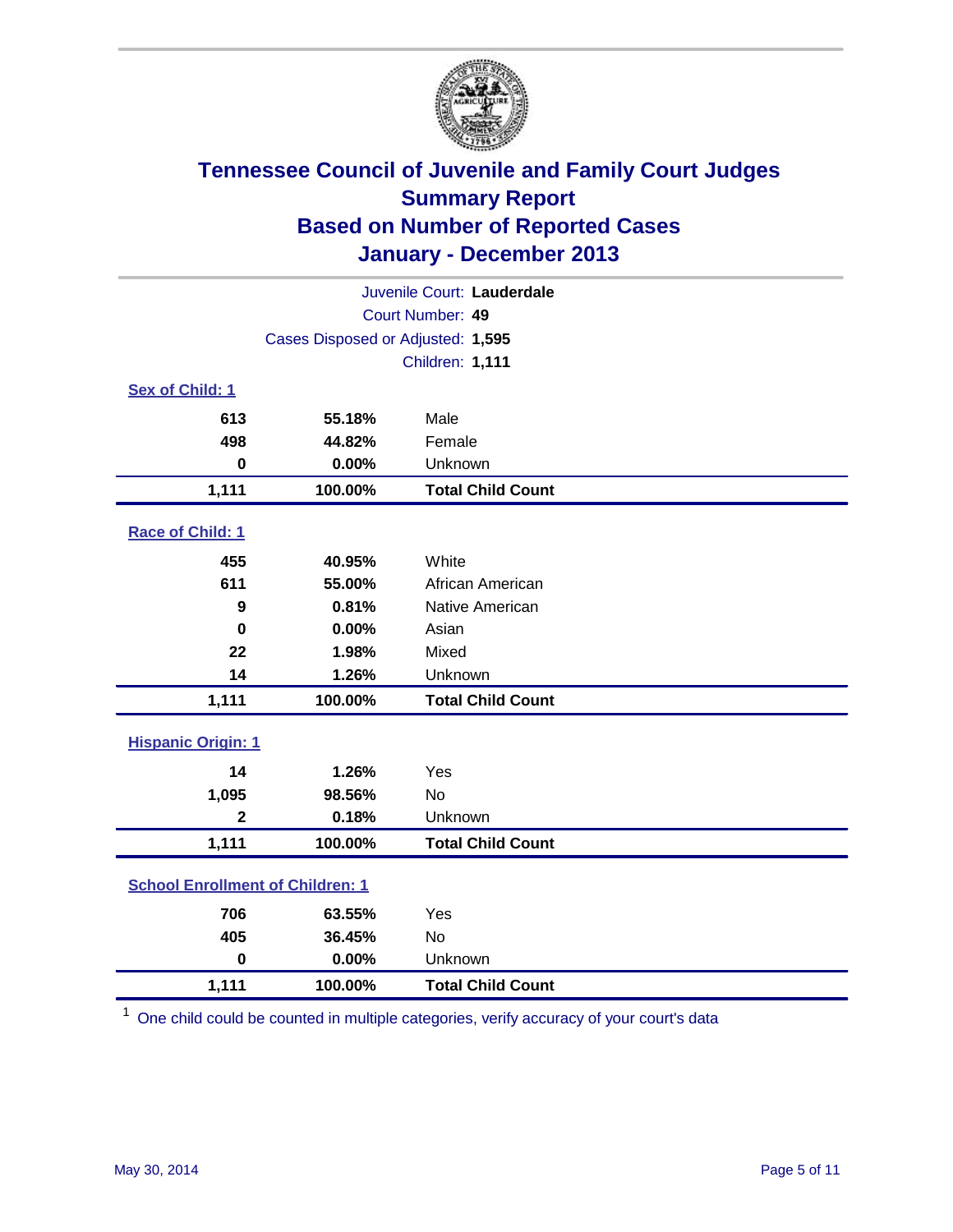

Court Number: **49** Juvenile Court: **Lauderdale** Cases Disposed or Adjusted: **1,595** Children: **1,111**

### **Living Arrangement of Child at Time of Referral: 1**

| 0<br>2 | $0.00\%$<br>0.18% | <b>Unknown</b><br>Other      |
|--------|-------------------|------------------------------|
|        |                   |                              |
|        |                   |                              |
| 111    | 9.99%             | Independent                  |
| 0      | 0.00%             | In an Institution            |
| 7      | 0.63%             | In a Residential Center      |
| 8      | 0.72%             | In a Group Home              |
| 39     | 3.51%             | With Foster Family           |
| 4      | 0.36%             | With Adoptive Parents        |
| 134    | 12.06%            | <b>With Relatives</b>        |
| 55     | 4.95%             | With Father                  |
| 659    | 59.32%            | With Mother                  |
| 17     | 1.53%             | With Mother and Stepfather   |
| 5      | 0.45%             | With Father and Stepmother   |
| 70     | 6.30%             | With Both Biological Parents |
|        |                   |                              |

#### **Type of Detention: 2**

| 1,595 | 100.00%  | <b>Total Detention Count</b> |  |
|-------|----------|------------------------------|--|
| 3     | 0.19%    | Other                        |  |
| 1,537 | 96.36%   | Does Not Apply               |  |
| 0     | $0.00\%$ | <b>Unknown</b>               |  |
| 12    | 0.75%    | <b>Psychiatric Hospital</b>  |  |
| 0     | 0.00%    | Jail - No Separation         |  |
| 0     | $0.00\%$ | Jail - Partial Separation    |  |
| 0     | 0.00%    | Jail - Complete Separation   |  |
| 43    | 2.70%    | Juvenile Detention Facility  |  |
| 0     | 0.00%    | Non-Secure Placement         |  |
|       |          |                              |  |

<sup>1</sup> One child could be counted in multiple categories, verify accuracy of your court's data

<sup>2</sup> If different than number of Cases (1595) verify accuracy of your court's data.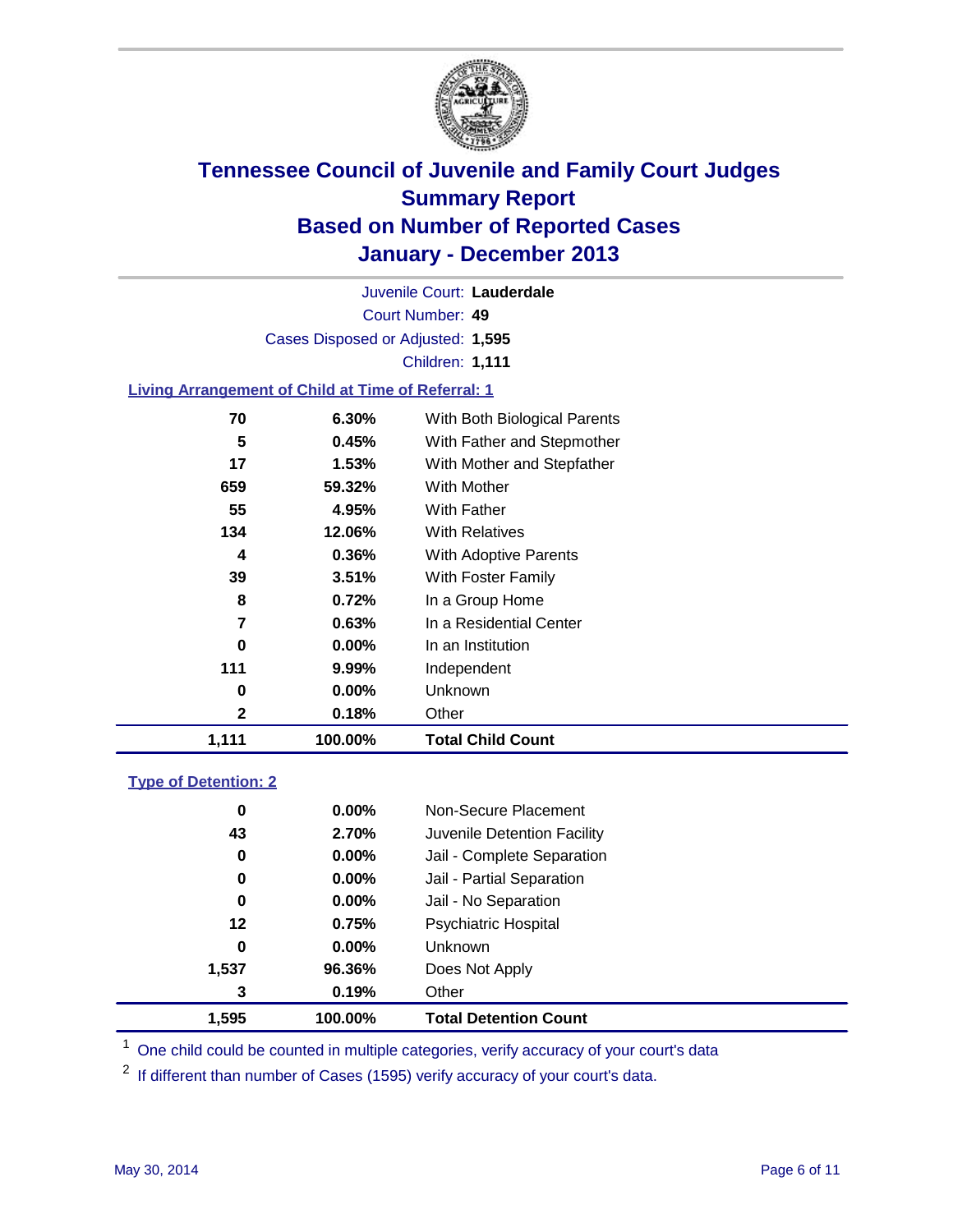

|                                                    | Juvenile Court: Lauderdale        |                                      |  |  |  |
|----------------------------------------------------|-----------------------------------|--------------------------------------|--|--|--|
| Court Number: 49                                   |                                   |                                      |  |  |  |
|                                                    | Cases Disposed or Adjusted: 1,595 |                                      |  |  |  |
|                                                    |                                   | <b>Children: 1,111</b>               |  |  |  |
| <b>Placement After Secure Detention Hearing: 1</b> |                                   |                                      |  |  |  |
| 22                                                 | 1.38%                             | Returned to Prior Living Arrangement |  |  |  |
| 0                                                  | 0.00%                             | Juvenile Detention Facility          |  |  |  |
| $\bf{0}$                                           | 0.00%                             | Jail                                 |  |  |  |
| 28                                                 | 1.76%                             | Shelter / Group Home                 |  |  |  |
| 0                                                  | 0.00%                             | <b>Foster Family Home</b>            |  |  |  |
| 3                                                  | 0.19%                             | Psychiatric Hospital                 |  |  |  |
| 0                                                  | 0.00%                             | <b>Unknown</b>                       |  |  |  |
| 1,534                                              | 96.18%                            | Does Not Apply                       |  |  |  |
| 8                                                  | 0.50%                             | Other                                |  |  |  |
| 1,595                                              | 100.00%                           | <b>Total Placement Count</b>         |  |  |  |
| <b>Intake Actions: 2</b>                           |                                   |                                      |  |  |  |
| 1,601                                              | 94.23%                            | <b>Petition Filed</b>                |  |  |  |
| 40                                                 | 2.35%                             | <b>Motion Filed</b>                  |  |  |  |
| 58                                                 | 3.41%                             | <b>Citation Processed</b>            |  |  |  |
| 0                                                  | 0.00%                             | Notification of Paternity Processed  |  |  |  |
| 0                                                  | 0.00%                             | Scheduling of Judicial Review        |  |  |  |
| 0                                                  | 0.00%                             | Scheduling of Administrative Review  |  |  |  |
| $\bf{0}$                                           | 0.00%                             | Scheduling of Foster Care Review     |  |  |  |
| 0                                                  | 0.00%                             | Unknown                              |  |  |  |
|                                                    |                                   |                                      |  |  |  |
| 0                                                  | 0.00%                             | Does Not Apply                       |  |  |  |
| 0                                                  | 0.00%                             | Other                                |  |  |  |

<sup>1</sup> If different than number of Cases (1595) verify accuracy of your court's data.

<sup>2</sup> If different than number of Referral Reasons (1699), verify accuracy of your court's data.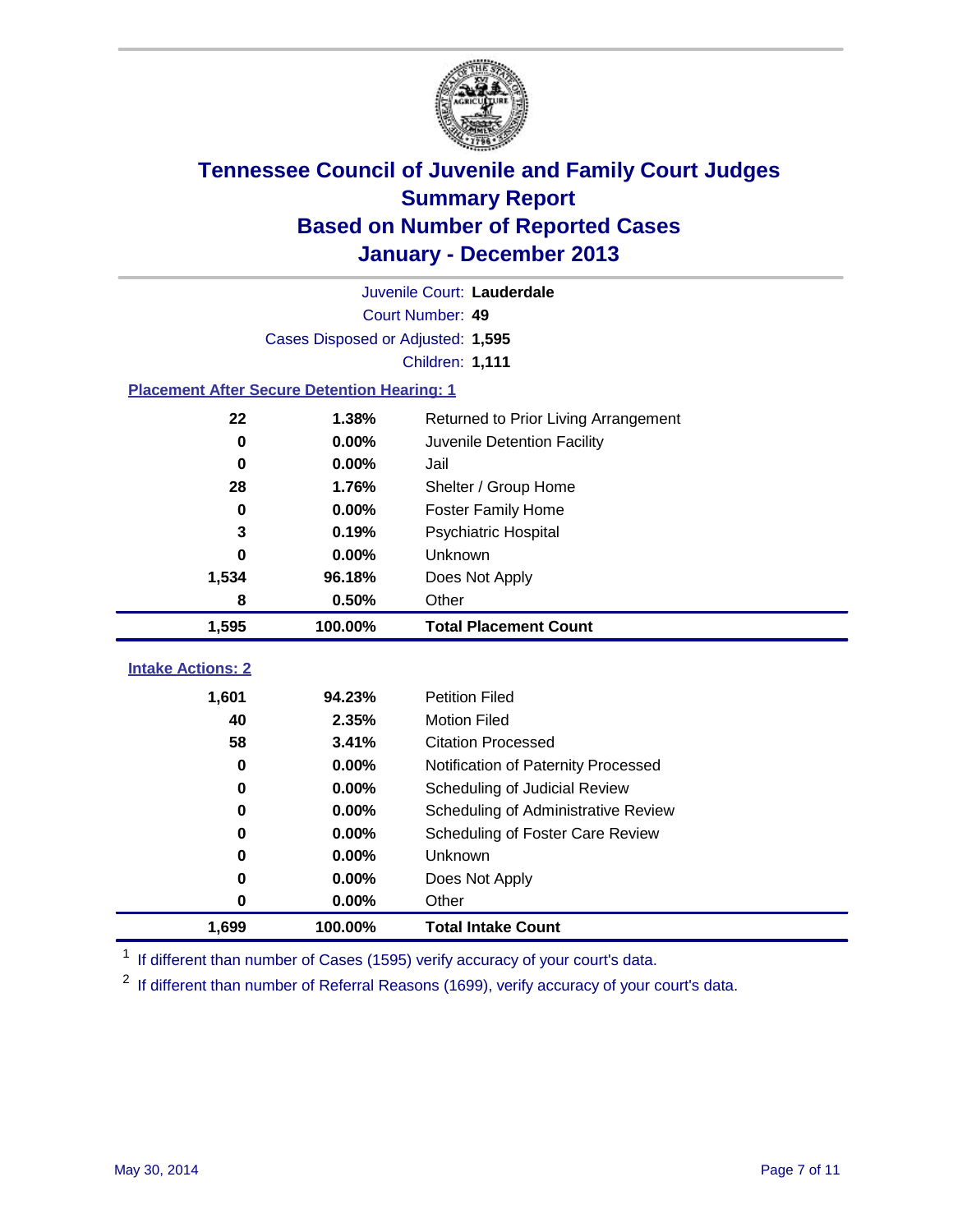

Court Number: **49** Juvenile Court: **Lauderdale** Cases Disposed or Adjusted: **1,595** Children: **1,111**

#### **Last Grade Completed by Child: 1**

| 0        | 0.00%   | Too Young for School     |
|----------|---------|--------------------------|
| 0        | 0.00%   | Preschool                |
| 41       | 3.69%   | Kindergarten             |
| 48       | 4.32%   | 1st Grade                |
| 30       | 2.70%   | 2nd Grade                |
| 40       | 3.60%   | 3rd Grade                |
| 53       | 4.77%   | 4th Grade                |
| 20       | 1.80%   | 5th Grade                |
| 55       | 4.95%   | 6th Grade                |
| 92       | 8.28%   | 7th Grade                |
| 52       | 4.68%   | 8th Grade                |
| 78       | 7.02%   | 9th Grade                |
| 83       | 7.47%   | 10th Grade               |
| 59       | 5.31%   | 11th Grade               |
| 0        | 0.00%   | 12th Grade               |
| $\bf{0}$ | 0.00%   | Non-Graded Special Ed    |
| $\bf{0}$ | 0.00%   | <b>GED</b>               |
| 127      | 11.43%  | Graduated                |
| 328      | 29.52%  | Never Attended School    |
| 5        | 0.45%   | Unknown                  |
| 0        | 0.00%   | Other                    |
| 1,111    | 100.00% | <b>Total Child Count</b> |
|          |         |                          |

### **Enrolled in Special Education: 1**

| 1.111 | 100.00%  | <b>Total Child Count</b> |
|-------|----------|--------------------------|
| 0     | $0.00\%$ | Unknown                  |
| 1,087 | 97.84%   | No                       |
| 24    | 2.16%    | Yes                      |
|       |          |                          |

One child could be counted in multiple categories, verify accuracy of your court's data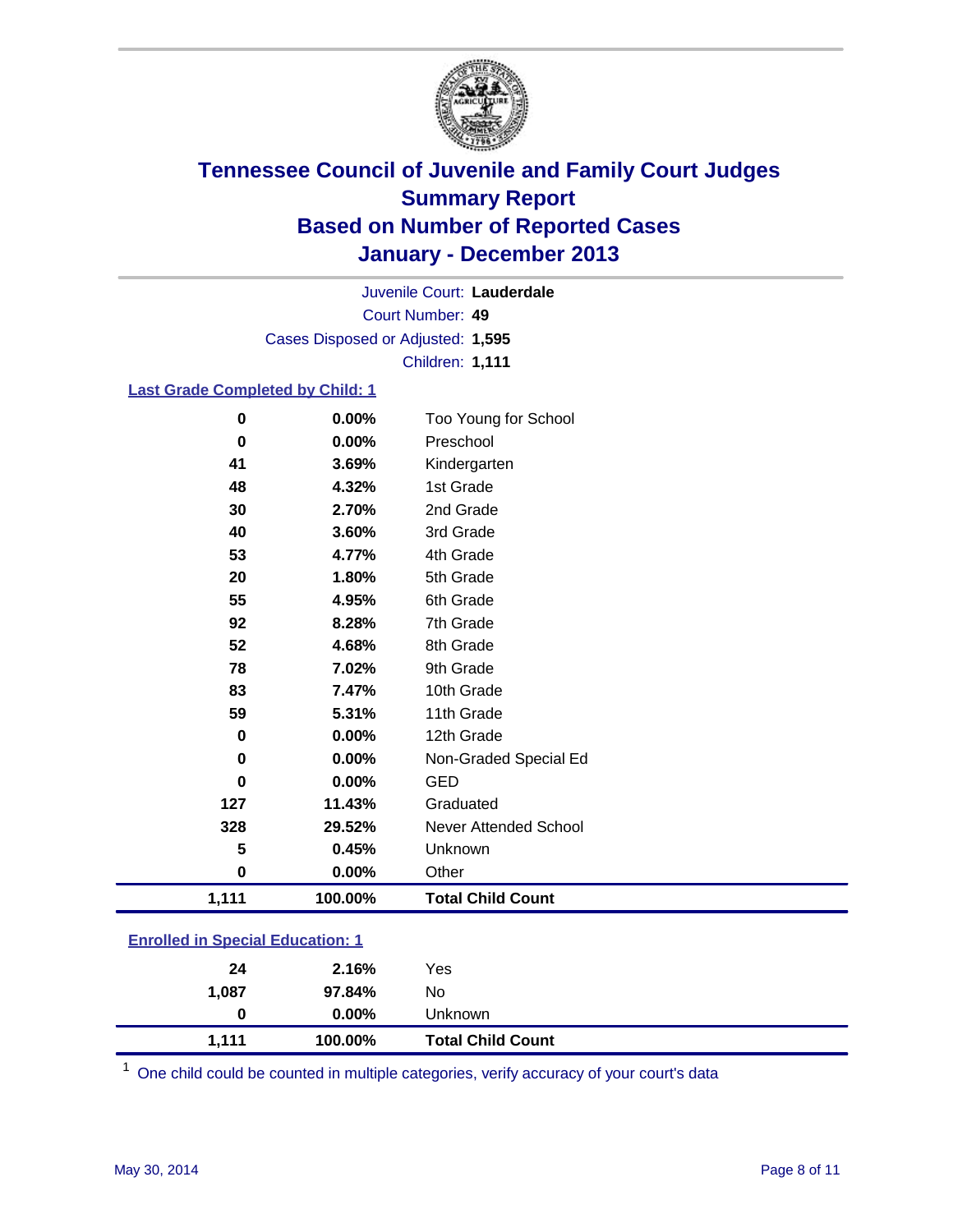

| Juvenile Court: Lauderdale   |                                   |                           |  |  |
|------------------------------|-----------------------------------|---------------------------|--|--|
|                              | Court Number: 49                  |                           |  |  |
|                              | Cases Disposed or Adjusted: 1,595 |                           |  |  |
|                              | <b>Children: 1,111</b>            |                           |  |  |
| <b>Action Executed By: 1</b> |                                   |                           |  |  |
| 1,595                        | 93.88%                            | Judge                     |  |  |
| 0                            | $0.00\%$                          | Magistrate                |  |  |
| 104                          | 6.12%                             | <b>YSO</b>                |  |  |
| 0                            | $0.00\%$                          | Other                     |  |  |
| 0                            | $0.00\%$                          | Unknown                   |  |  |
| 1,699                        | 100.00%                           | <b>Total Action Count</b> |  |  |

### **Formal / Informal Actions: 1**

| 36       | 2.12%    | Dismissed                                        |
|----------|----------|--------------------------------------------------|
| 0        | $0.00\%$ | Retired / Nolle Prosequi                         |
| 414      | 24.37%   | <b>Complaint Substantiated Delinquent</b>        |
| 106      | 6.24%    | <b>Complaint Substantiated Status Offender</b>   |
| 81       | 4.77%    | <b>Complaint Substantiated Dependent/Neglect</b> |
| 0        | 0.00%    | <b>Complaint Substantiated Abused</b>            |
| $\bf{0}$ | $0.00\%$ | <b>Complaint Substantiated Mentally III</b>      |
| 104      | 6.12%    | Informal Adjustment                              |
| 0        | $0.00\%$ | <b>Pretrial Diversion</b>                        |
| 0        | $0.00\%$ | <b>Transfer to Adult Court Hearing</b>           |
| 0        | $0.00\%$ | Charges Cleared by Transfer to Adult Court       |
| 958      | 56.39%   | Special Proceeding                               |
| 0        | $0.00\%$ | <b>Review Concluded</b>                          |
| 0        | $0.00\%$ | Case Held Open                                   |
| 0        | $0.00\%$ | Other                                            |
| 0        | $0.00\%$ | Unknown                                          |
| 1,699    | 100.00%  | <b>Total Action Count</b>                        |

<sup>1</sup> If different than number of Referral Reasons (1699), verify accuracy of your court's data.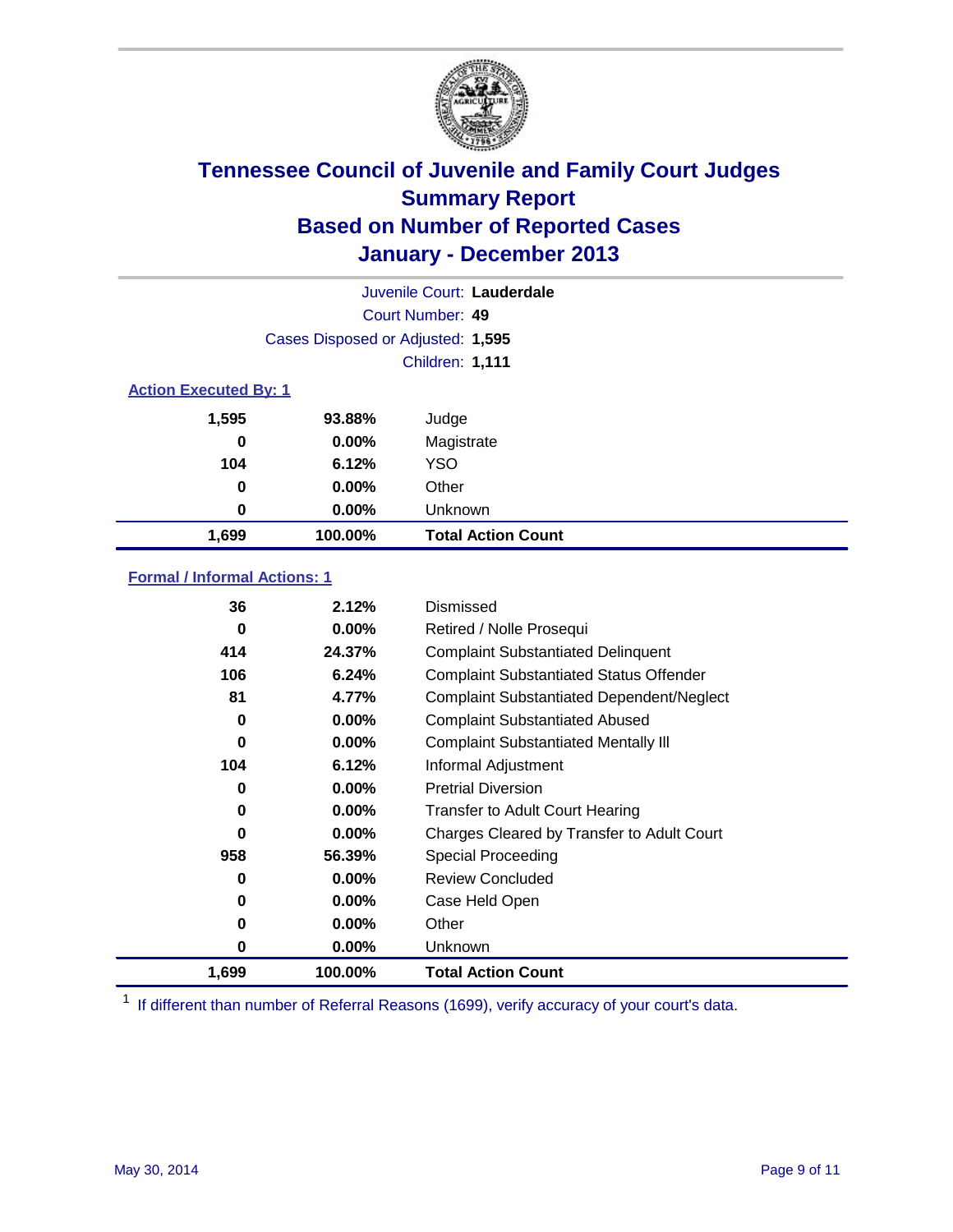

|                       |                                   | Juvenile Court: Lauderdale                            |
|-----------------------|-----------------------------------|-------------------------------------------------------|
|                       |                                   | Court Number: 49                                      |
|                       | Cases Disposed or Adjusted: 1,595 |                                                       |
|                       |                                   | <b>Children: 1,111</b>                                |
| <b>Case Outcomes:</b> |                                   | There can be multiple outcomes for one child or case. |
| 305                   | 7.93%                             | <b>Case Dismissed</b>                                 |
| 1                     | 0.03%                             | Case Retired or Nolle Prosequi                        |
| 102                   | 2.65%                             | Warned / Counseled                                    |
| 121                   | 3.15%                             | Held Open For Review                                  |
| 67                    | 1.74%                             | Supervision / Probation to Juvenile Court             |
| 0                     | 0.00%                             | <b>Probation to Parents</b>                           |
| 0                     | 0.00%                             | Referral to Another Entity for Supervision / Service  |
| 38                    | 0.99%                             | Referred for Mental Health Counseling                 |
| 41                    | 1.07%                             | Referred for Alcohol and Drug Counseling              |
| 0                     | 0.00%                             | <b>Referred to Alternative School</b>                 |
| 0                     | 0.00%                             | Referred to Private Child Agency                      |
| 0                     | 0.00%                             | Referred to Defensive Driving School                  |
| 27                    | 0.70%                             | Referred to Alcohol Safety School                     |
| 0                     | 0.00%                             | Referred to Juvenile Court Education-Based Program    |
| 57                    | 1.48%                             | Driver's License Held Informally                      |
| 0                     | 0.00%                             | <b>Voluntary Placement with DMHMR</b>                 |
| 0                     | 0.00%                             | <b>Private Mental Health Placement</b>                |
| 0                     | 0.00%                             | <b>Private MR Placement</b>                           |
| 0                     | 0.00%                             | Placement with City/County Agency/Facility            |
| 0                     | 0.00%                             | Placement with Relative / Other Individual            |
| 152                   | 3.95%                             | Fine                                                  |
| 203                   | 5.28%                             | <b>Public Service</b>                                 |
| 30                    | 0.78%                             | Restitution                                           |
| 0                     | 0.00%                             | <b>Runaway Returned</b>                               |
| 145                   | 3.77%                             | No Contact Order                                      |
| o                     | 0.00%                             | Injunction Other than No Contact Order                |
| 40                    | 1.04%                             | <b>House Arrest</b>                                   |
| 180                   | 4.68%                             | <b>Court Defined Curfew</b>                           |
| 0                     | 0.00%                             | Dismissed from Informal Adjustment                    |
| 0                     | 0.00%                             | <b>Dismissed from Pretrial Diversion</b>              |
| 1                     | 0.03%                             | Released from Probation                               |
| 0                     | $0.00\%$                          | <b>Transferred to Adult Court</b>                     |
| O                     | $0.00\%$                          | <b>DMHMR Involuntary Commitment</b>                   |